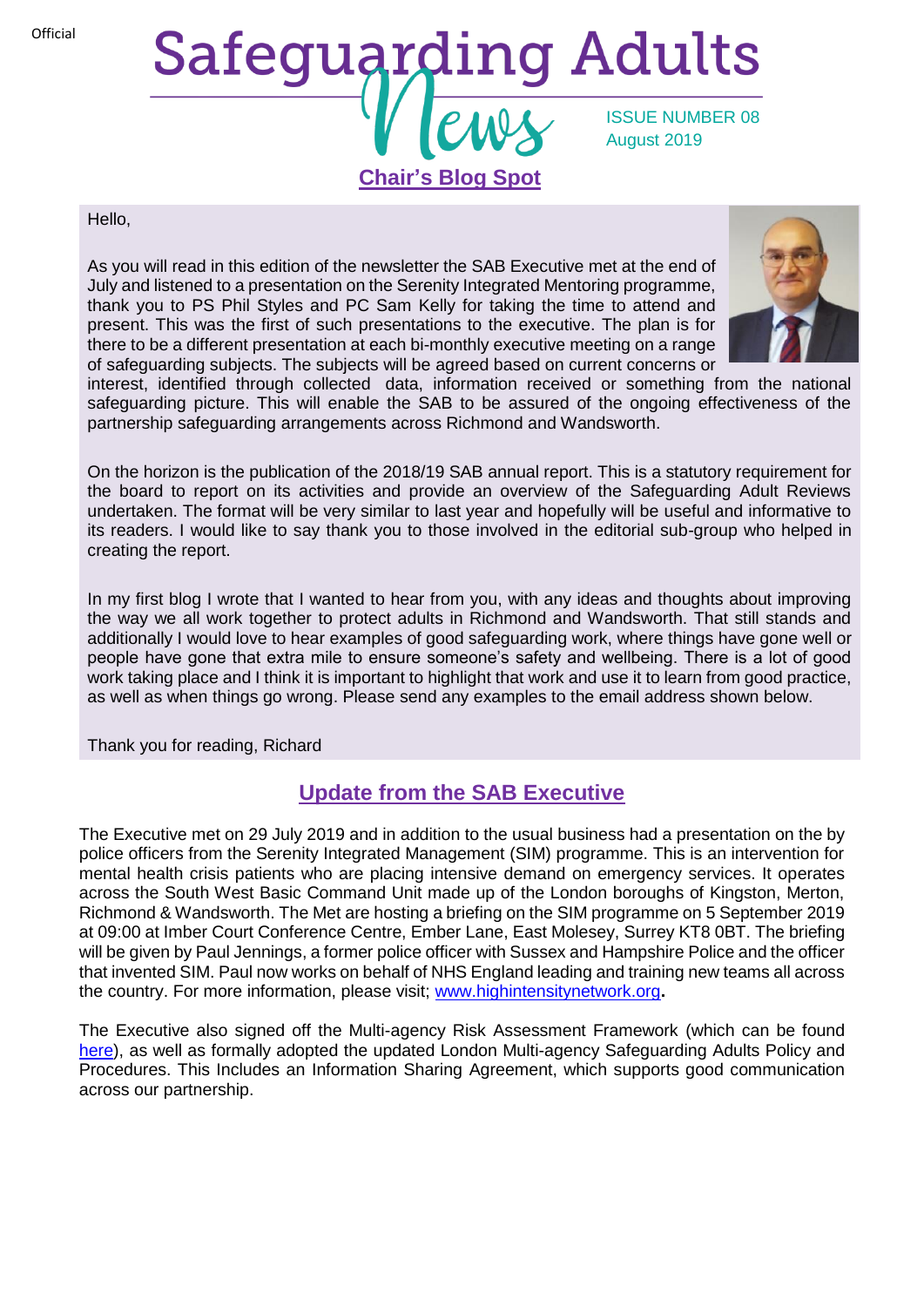

#### *Multi-agency Risk Assessment Framework*

A multi-agency Task and Finish group was established to create guidance for professionals aiming to provide an effective, coordinated and multi-agency response to complex cases which involve people who take or live with high levels of risk, but do not meet the statutory criteria for Safeguarding interventions. The guidance is now on our [website.](https://www.richmond.gov.uk/council/how_we_work/partnerships/sab/safeguarding_adults_board_resources#policies)

#### *Safeguarding Roles and Responsibilities*

[This ADASS paper](https://www.richmond.gov.uk/media/17518/safeguarding_adults_roles_and_responsibilities_in_health_and_care_services.pdf) provides clarity about the roles and responsibilities of the key agencies involved in adult safeguarding.

# **SAR Sub-group**



The SAR sub-group considers all SAR referrals made to the SAB and manages the commission of SARs as well as tracking progress on actions from competed SARs. The sub-group met on 8<sup>th</sup> July 2019 to receive updates on the actions of completed SARs. There were two new referrals, one of which the Sub-group agreed meets the criteria for a

SAR, and the other one did not. Actions on existing plans are on track.

### **Performance and Workforce Sub-group**



The Performance and Workforce Sub-group met on 18<sup>th</sup> June. The performance dashboard was reviewed, and consideration given to areas such as homelessness, which is an emerging priority across London and nationally. Locally there has been an increase in the number of rough sleepers. The subgroup are working with Housing to consider how this can best be monitored from

a safeguarding perspective. The Workforce Training Framework has been circulated to all partners and has been positively received. The Multi-agency Risk Assessment Framework was finalised and signed off by the SAB Executive. Partners are anticipating that this framework will improve multi-agency engagement in high risk cases which do not meet the criteria for safeguarding. Work on the common safeguarding objective is continuing.

A South West London Safeguarding Leads Forum has been established under the leadership of Kingston and Richmond CCG Safeguarding Leads. This group is considering multi-agency guidance to help define the criteria for safeguarding referrals in cases such as pressure ulcers, medication errors and falls. This is building on a guidance suite agreed by Richmond SAB and the wide involvement across South West London will support more consistency of practice.

The masterclass programme as agreed at the SAB partnership meeting in January 2019 is progressing. The first one was the LeDeR masterclass organised by the CCG on  $30<sup>th</sup>$  July. The other topics to be covered are:

- Effective Multi-agency working;
- Working with people who take risks;
- Adult Safeguarding and the Mental Capacity Act.

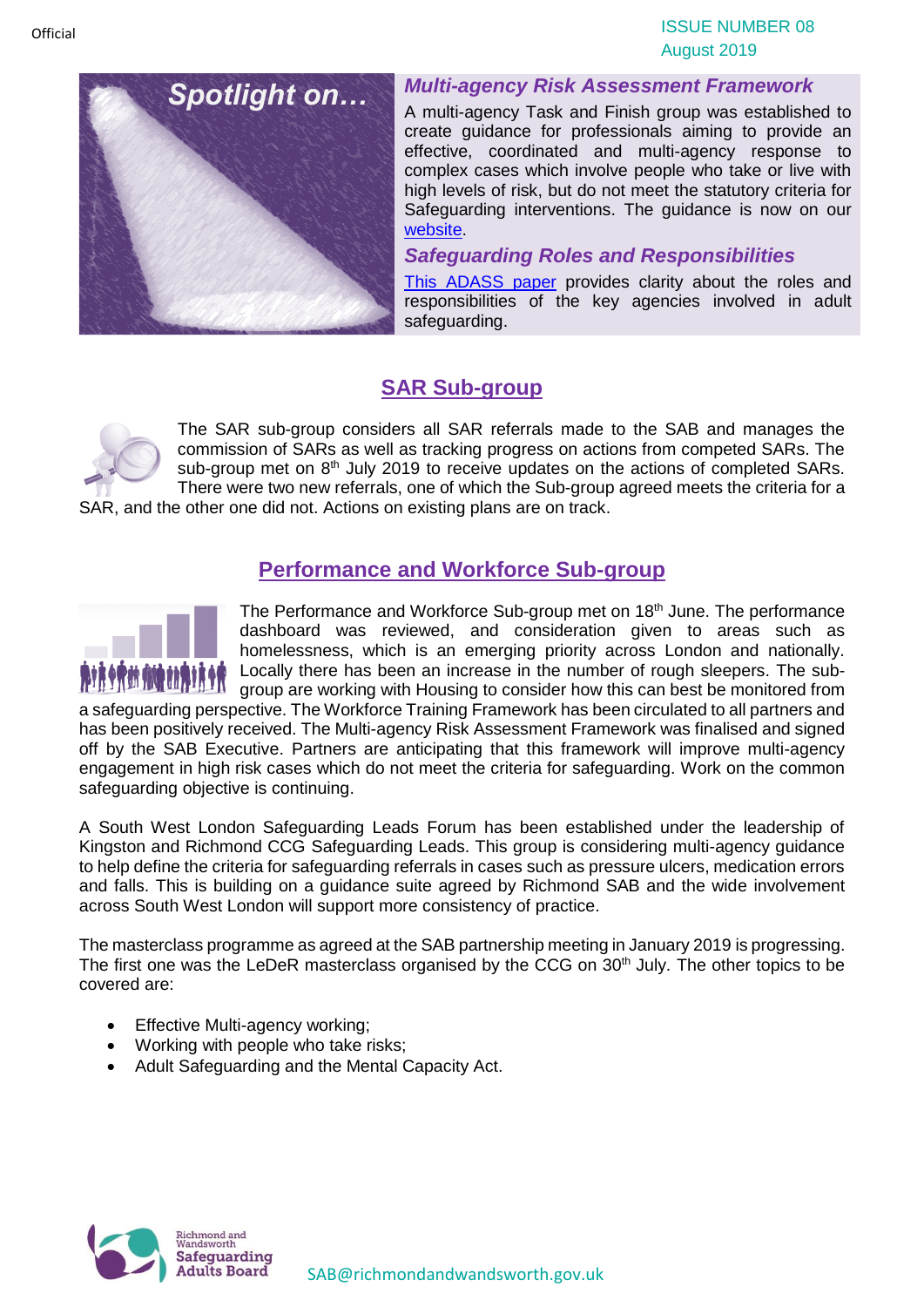## **Communication and Engagement Sub-group**



The Communication and Engagement Sub-group met on 22 May 2019. The Community Forums met on  $26<sup>th</sup>$  June (RCF) and  $17<sup>th</sup>$  July (WCF) and discussed the Communications' schedule for social media involvement. There has been some social media output on behalf of the Board already and agencies were asked to pick a week/topic and write a tweet/social media message to be shared

or re-tweeted on behalf of the RWSAB. The Community Forums also discussed the National Safeguarding Week (18th)  $-22<sup>nd</sup>$  November 2019). Considerations and ideas include having stalls in the two Civic Centres to raise public awareness of Safeguarding and holding masterclasses for professionals. Both Forums discussed the stalls at the Brighter Living Fair in Wandsworth (20<sup>th</sup> Sep 2019) and the Full of Life Fair in Richmond (4<sup>th</sup> Oct 2019).

On 3<sup>rd</sup> August at Duke Street Church Richmond, Les Jackson in conjunction with the Richmond Safer Neighbourhood Board and the RWSAB's Richmond Community Forum provided a presentation to local residents. Presentations in addition to those by Les were from the Metropolitan Police cybercrime unit, Banham home security, Truecall, Jumpsec, and a special presentation on female safety by Wendy Kyrle-Pope entitled "go girl". The photo shows Les Jackson and PC Tom Lee at the event.



A pilot Service User feedback questionnaire was agreed by both Forums, to start implementation from September. The questionnaire will seek feedback from people on their experience of the Safeguarding process and will be completed by willing individuals with the appropriate agreed Partner agency. This aim is to get good intelligence of peoples experience of the Safeguarding process and to shape future practice.

# **Multi-agency working with self-neglect**

One of the key safeguarding changes in the Care Act is to treat 'self-neglect' as a form of adult abuse or neglect and to require agencies to consider how the safeguarding process might help to reduce the risks associated with self-neglect and other high-risk behaviours. An Adult may be considered as self-neglecting and at risk of harm if they are:

- Either unable or unwilling to provide adequate care for themselves.
- Not engaging with a network of support.
- Unable or unwilling to obtain necessary care to meet their needs.
- Show a lack of care for their environment, such as living in squalor, hoarding and/or refusal of services that would mitigate risk of harm.
- Unable to protect themselves adequately against potential exploitation or abuse.

When people who are at risk of abuse or neglect are not willing to engage in a standard safeguarding process, they should be considered for referral to either Richmond's Vulnerable Adults Multi-agency (VAMA) risk panel or Wandsworth's Community Multi-agency Risk Assessment Panel (CMARAP). The vibrant panels have successfully reduced or removed risks in a number of complex cases and welcome referrals from all agencies. Refers are invited to present the case and to participate in the multiagency problem-solving discussion.

#### **To make a referral:**

VAMA panel download and complete [VAMA Panel referral form \(MS Word, 52 KB\)](https://www.richmond.gov.uk/media/10750/vama_panel_referral_form.docx) CMARAP download and complete our [CMARAP Referral form.](https://www.wandsworth.gov.uk/media/4470/cmarap-referral-form.docx) Email the completed form to [safeguardingadults@richmondandwandsworth.gov.uk](mailto:safeguardingadults@richmondandwandsworth.gov.uk)



**Official** 

[SAB@richmondandwandsworth.gov.uk](mailto:SAB@richmondandwandsworth.gov.uk)